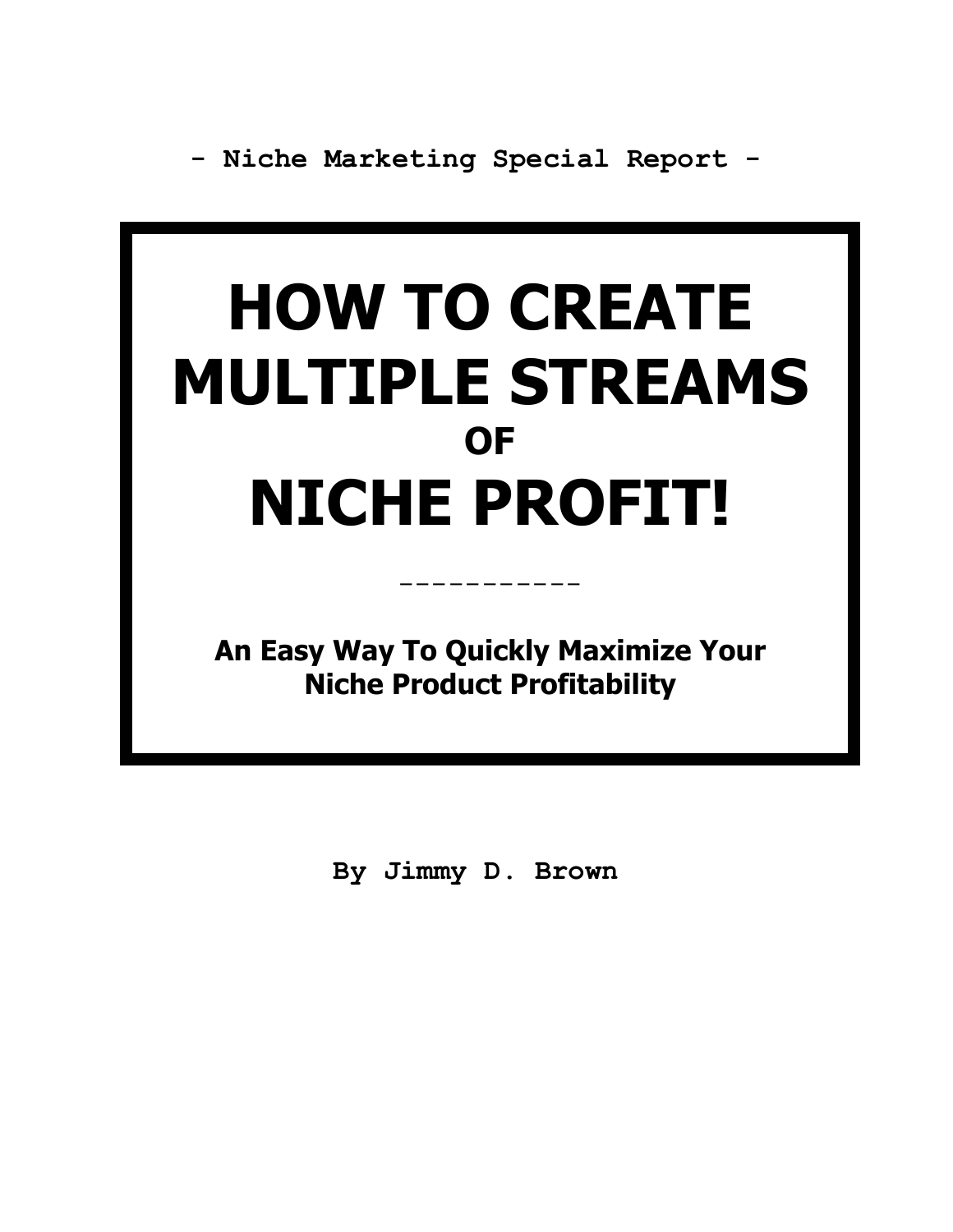### How To

# Create Multiple Streams of Niche Profit!

## An Easy Way To Quickly Maximize Your Niche Product Profitability

A **Nicheology.com™ Guide** 

By Jimmy D. Brown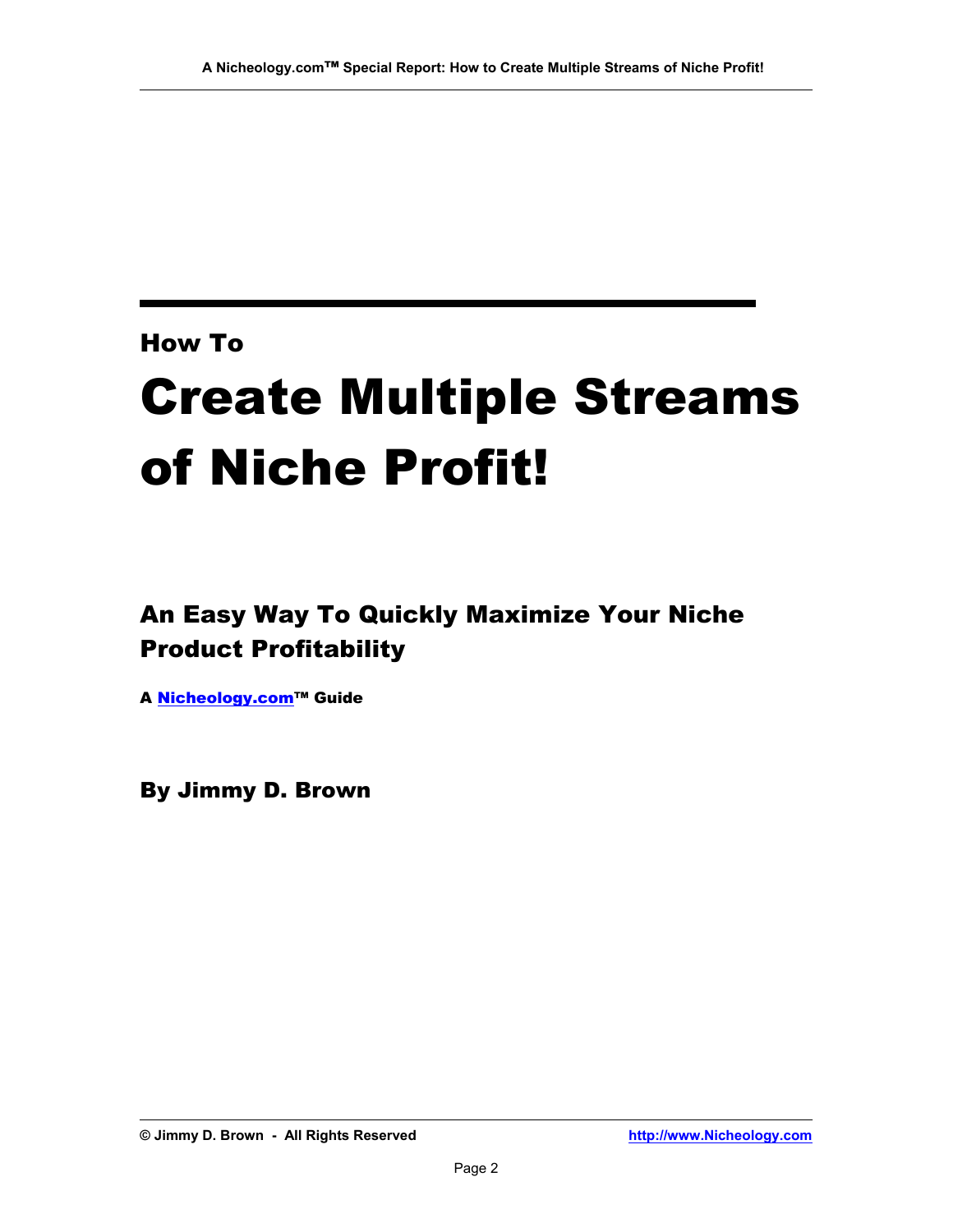## NOTICE: You MAY Give Away This Report As Long As You Do Not Alter It In Any Way

# To Customize It, Please Join The [Nicheology.com](http://www.nicheology.com/x.cgi?adminid=442&id=7664) Affiliate Program

Copyright 2004 Jimmy D. Brown

**ALL RIGHTS RESERVED.** No part of this report may be reproduced or transmitted in any form whatsoever, electronic, or mechanical, including photocopying, recording, or by any informational storage or retrieval system without express written, dated and signed permission from the author.

**DISCLAIMER AND/OR LEGAL NOTICES:** The information presented herein represents the view of the author as of the date of publication. Because of the rate with which conditions change, the author reserves the right to alter and update his opinion based on the new conditions. The report is for informational purposes only. While every attempt has been made to verify the information provided in this report, neither the author nor his affiliates/partners assume any responsibility for errors, inaccuracies or omissions. Any slights of people or organizations are unintentional. If advice concerning legal or related matters is needed, the services of a fully qualified professional should be sought. This report is not intended for use as a source of legal or accounting advice. You should be aware of any laws which govern business transactions or other business practices in your country and state. Any reference to any person or business whether living or dead is purely coincidental.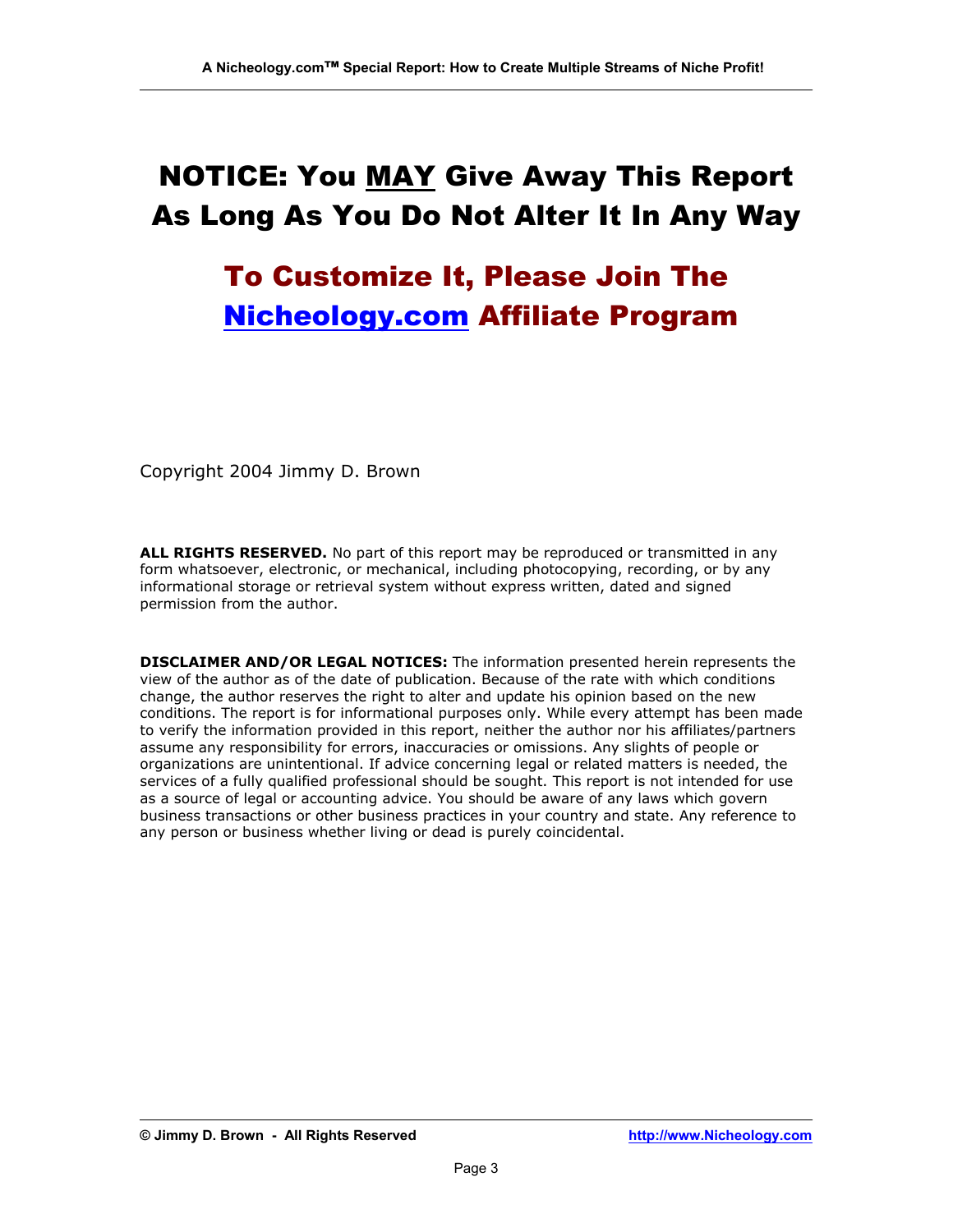#### **\*It is recommended that you print this report before reading**

### **Introduction**

Pssst. Can I let you in on a **niche secret**?

Come closer. I **don't want everyone to know** about this. That's right, lean in and listen up.

Here it is...

```
-- 
Niche products can be multiplied and made more 
profitable by custom-tailoring them for even smaller 
niches. 
- -
```
Let me give you an example from the "real world" and then we'll quickly look at how to apply this "secret" to your online marketing:

I walked into a specialty store in Memphis, Tennessee a few days ago and noticed a Monopoly® board game prominently displayed in a showcase.

It was the "King of Rock and Roll" version. That's right, it was an Elvis Presley collector's edition.

That got me thinking. And looking.

**I searched around at various stores**: Wal-Mart, Toys R Us, hobby shops and so forth.

And I found a whole bunch of "special edition" Monopoly board games!

- Monopoly®, Pokemon Edition
- Monopoly®, Lord of the Rings Edition
- Monopoly®, Nascar Edition
- Monopoly®, Shrek Edition
- Monopoly®, Star Wars Edition
- Monopoly®, Garfield Edition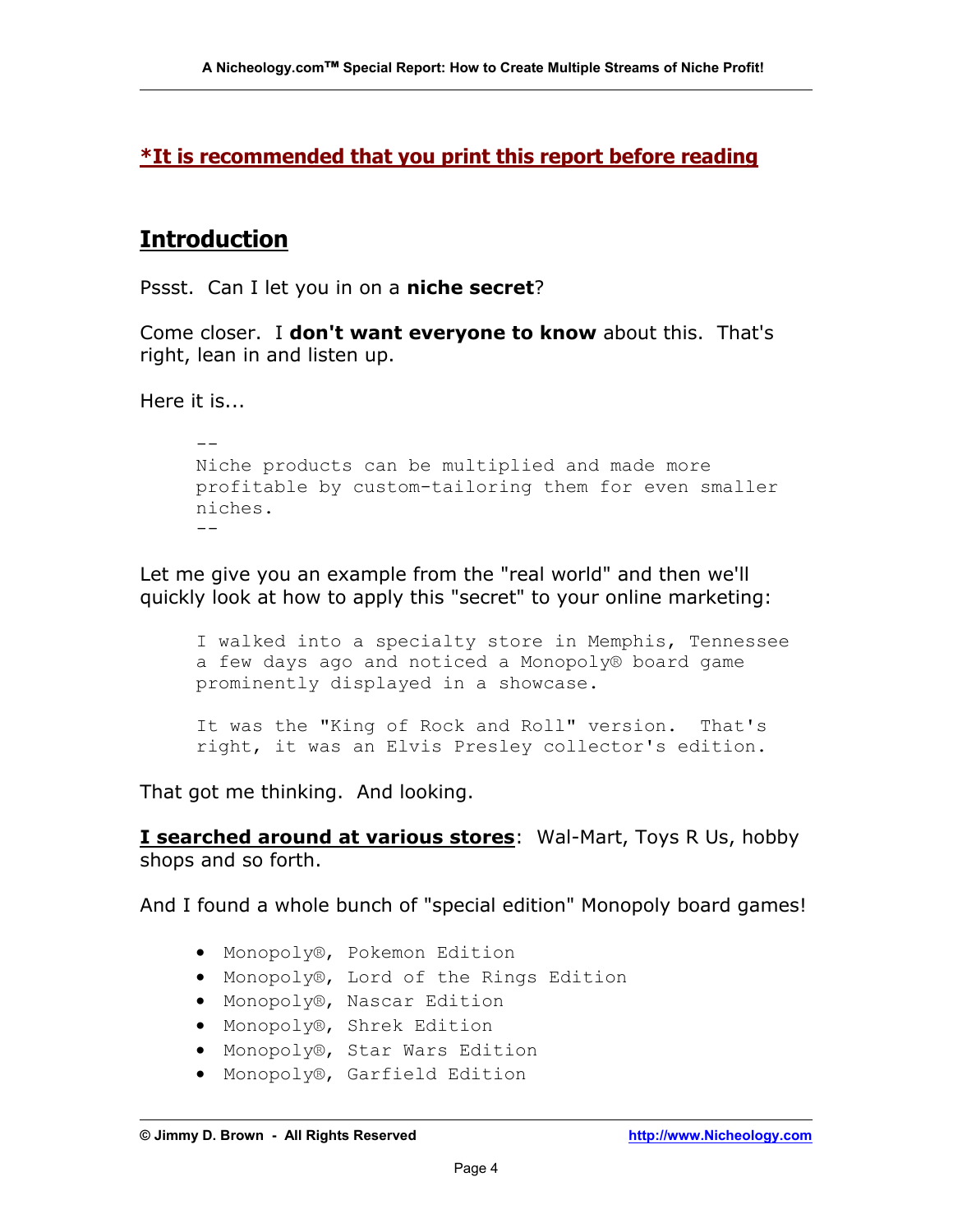- Monopoly®, Harley Davidson Edition
- Monopoly®, I Love Lucy Edition
- Monopoly®, Wizard of Oz Edition

And the list could go on and on for a long time.

When I found the **Dallas Cowboys edition**, I just had to fork over my money and buy it!

(Can't help it, I love America's Team ☺)

#### **It was then that it hit me.**

The marketing geniuses over at Parker Brothers were **making slight changes to the exact same game** they had been selling for years ...

...and they were **multiplying their profit like crazy!**

Think about it.

I already have a copy of Monopoly that I don't even play. I wouldn't go out and buy another copy of it.

But, when I saw the Dallas Cowboys limited edition, **I bought it**.

Why?

Because it **targeted a specific interest of mine** ... the Dallas Cowboys.

They had custom-tailored their existing product to an even smaller niche (Cowboys' Fans) and gave me a reason to buy.

(And I'm not the only one)

I'll say it again...

-- Niche products can be multiplied and made more profitable by custom-tailoring them for even smaller niches. --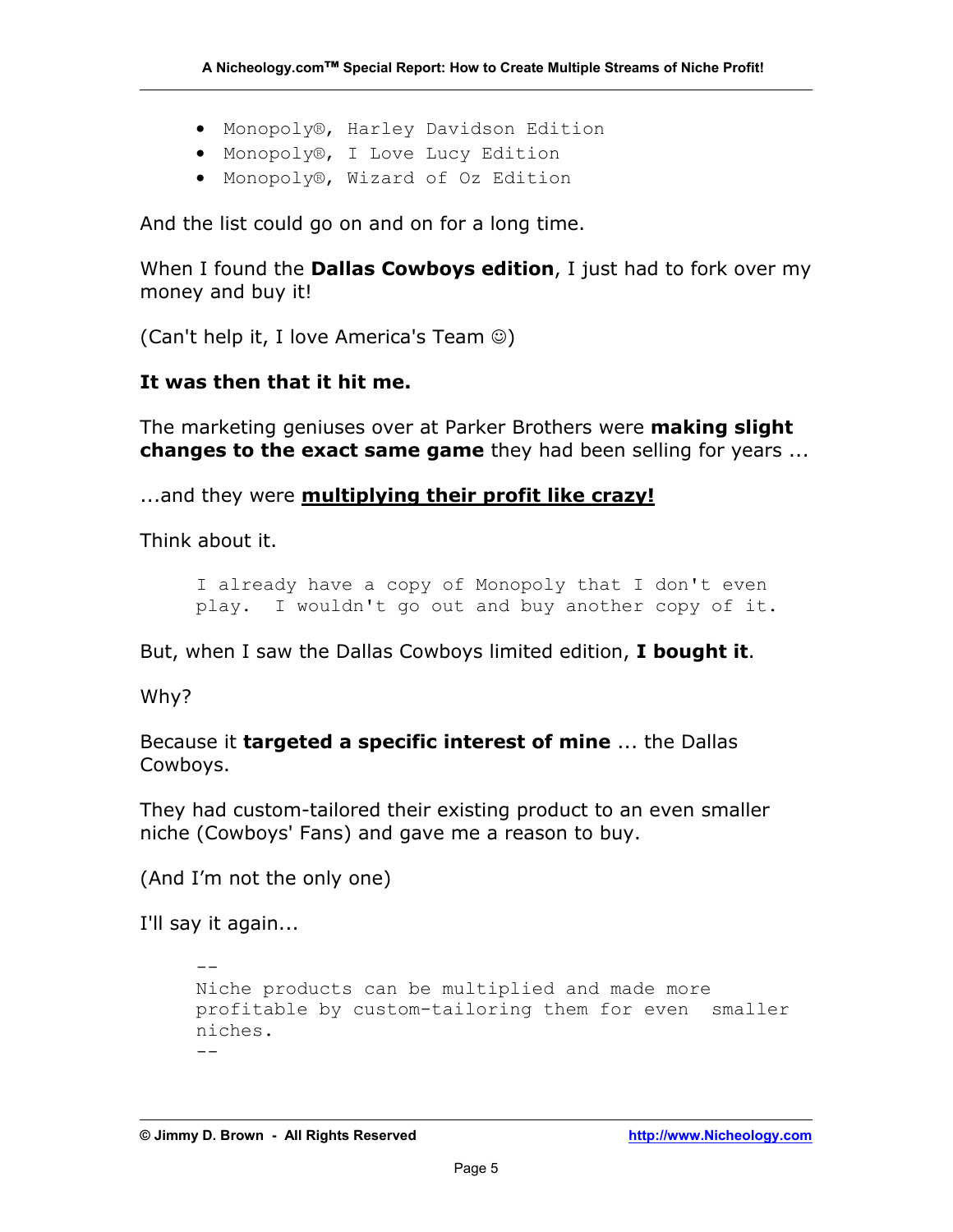There are three reasons why this makes sense.

#### **3 Compelling Reasons Why You Should Create Alternate Versions of Your Niche Products For Even Smaller Niches**

**1. MORE TARGETED**. The first reason is because these super-tiny niches are "more targeted."

Let's look at an online example:

Let's suppose you sell a Time Management product. You aren't the only one who is selling something on the subject of time management.

So, why should a potential customer buy from you instead of your competition?

You're a better marketer?

Maybe. Maybe not.

Why take the chance?

Instead, "custom-tailor" that product for smaller niches…

- Time Management for Stay At Home Moms
- Time Management for College Students
- Time Management for New College Students (A niche of a niche!)
- Time Management for Pastors / Clergy
- Time Management for Physicians
- Time Management for Real Estate Professionals
- Time Management for Home-school Families
- Time Management for Guys Named "Jimmy D. Brown" Who Can't Seem To Get It All Together  $©$

Sign me up for that last one.  $\odot$ 

**The point is clear**: You slightly alter that product and custom-tailor it to dozens of different "smaller niches."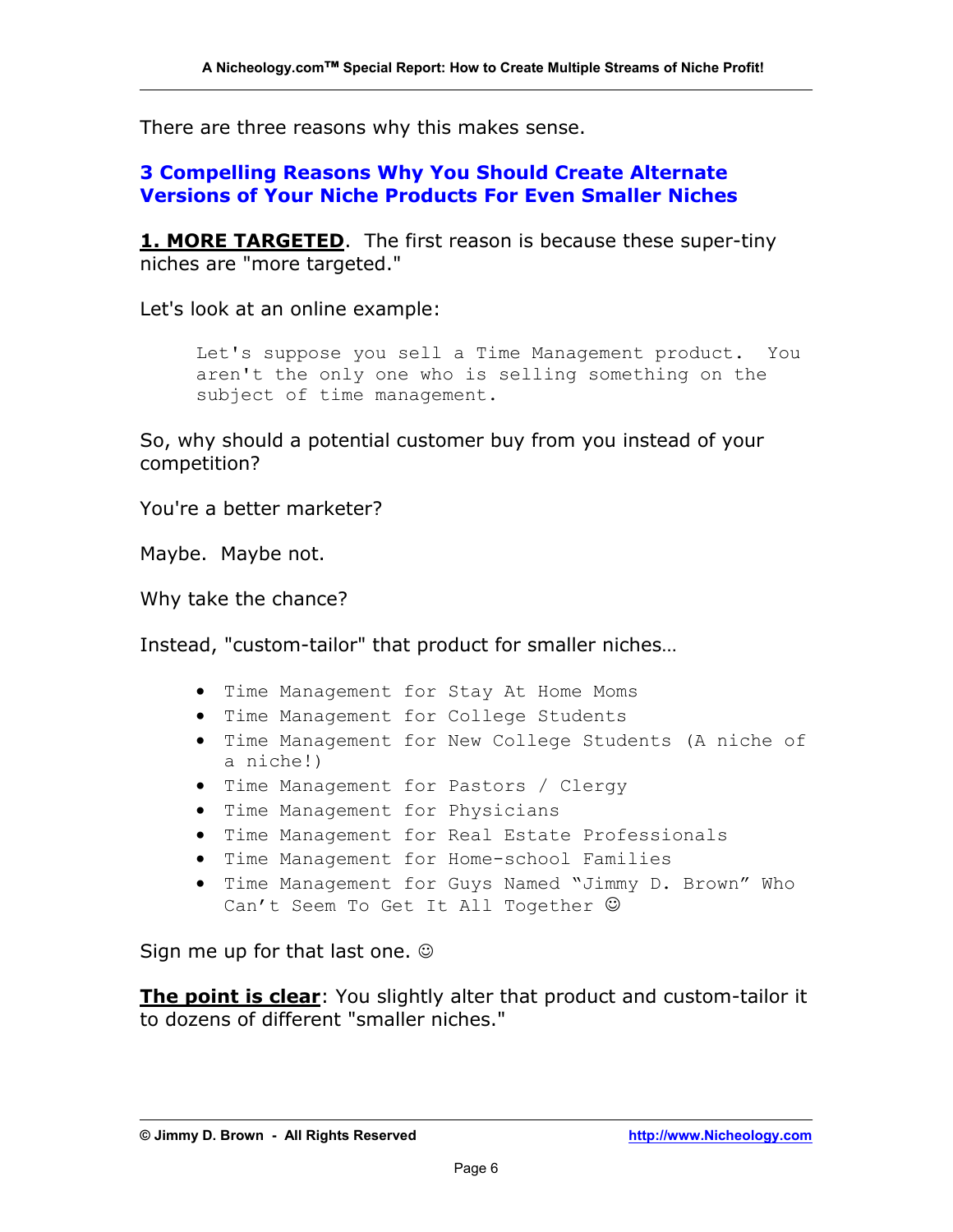Now, if I am an overwhelmed dad who is trying to home-school my 5 year old boy, I find that I can't get everything done and I go searching for time management information online, **what happens?**

I find a gazillion time management courses that all look good to me, but I also find YOURS that is **SPECIFICALLY FOCUSED ON HOMESCHOOL FAMILIES.** 

All things being equal, **I'd buy yours without thinking twice**.

Why? Because it is specifically targeted towards me and my situation.

Enough said. Moving on…

**2. MORE STREAMS**. The second reason why it's a great idea to turn niche products into custom-tailored versions for even smaller niches is because it creates more streams of income.

Instead of one product, pulling in one stream of orders, you can literally have 25 different versions of the product, pulling in 25 streams of orders!

What if there was only one Monopoly® board game? **Think of the loss in profits.** 

What if there was only one flavor of Ben and Jerry's ice cream? **Think of the loss in profits.** 

What if there was only one version of your niche product? **Think of the loss in profits.**

Not a very pleasant thought, if ya ask me!

(Nor is the thought of only one flavor of Ben and Jerry's ice cream, but that's a different story altogether)

And think of the advertising here.

Instead of advertising for keywords based solely on things related to "time management", you can suddenly begin advertising for keywords related to home-schooling, college students, pastors, physicians, real estate and so forth.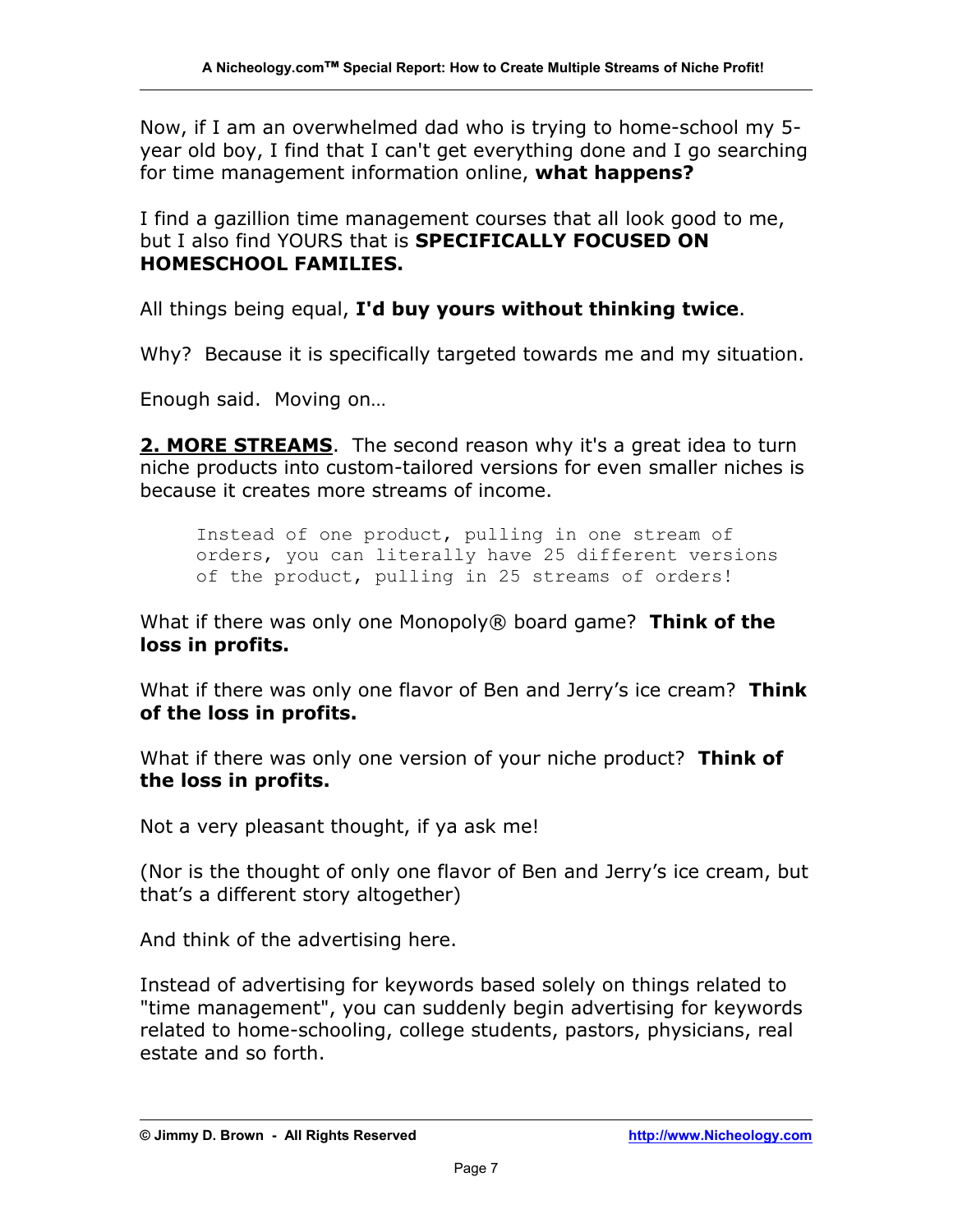#### **The opportunities for multiple streams of income is unlimited with this approach**.

All from making slight changes in the product and in the products' salesletter to custom-tailor it for specific, smaller niches.

Not bad, eh?

Oh, but it gets even better...

**3. MORE PROFITABLE**. A regular version of the Monopoly® board game is going to cost you about \$15.00.

A special limited edition version with specific themes will cost you \$30, \$50 even \$100!

#### **The more specifically targeted, the higher price tag you can put on the product.**

- An eBook devoted to "autoresponders" might only fetch \$20.00 in the overcrowded Internet marketing community.
- But an eBook devoted to "autoresponders for financial planners" could easily bring in 2, 3 or up to 5X as much because it is specifically tailored for that group.

Because it is targeted to a particular interest, that audience is generally WILLING to **pay the extra price**.

[Why else would Monopoly® be selling their Elvis Presley edition at \$59.95, instead of the \$12.95 the regular version costs?]

So, what's stopping you from doing the same thing?

Yes, find yourself a "niche" to focus on.

But, more than that…

When you develop a niche product, custom-tailor 5, 10 or even 20 different "versions" of that product for even smaller niches.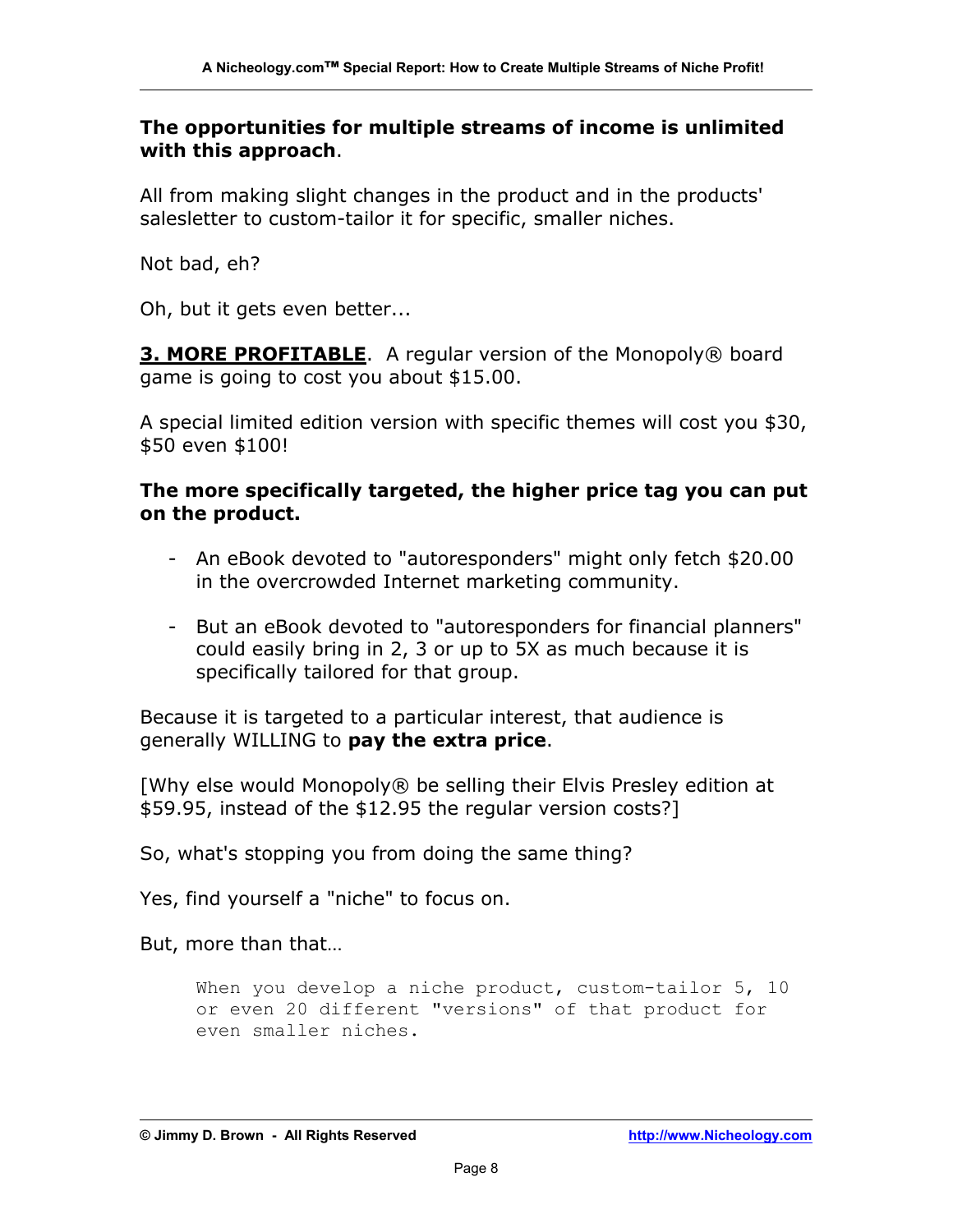#### **It's the easiest way that I know of to create multiple streams of niche profit!**

And it sure can multiply your profits with a minimal amount of effort.

That's one of the reasons why Ryan Deiss and I decided to create our monthly **[Nicheology.com](http://www.nicheology.com/x.cgi?adminid=442&id=7664)** products for members as "products in the rough."

#### **[http://www.Nicheology.com](http://www.nicheology.com/x.cgi?adminid=442&id=7664)**

We offer **private label licenses** to these monthly products so members can…

- 1. Alter them
- 2. Add to them
- 3. Insert their own affiliate links into them
- 4. Use them as original products

[And most importantly…]

5. Custom-tailor them in any way they choose for as many different "sub-niches" as they possible can.

These monthly products come in text format so you can edit them and compile them into your own original products, **focusing on dozens of different smaller niches.** 

**For example**: We have an "online dating" manual in the member's area that you can use to create all kinds of "custom-tailored" courses…

- Online Dating for Christians
- Online Dating for Hispanics
- Online Dating for Divorcees
- Online Dating for Senior Citizens
- Online Dating for Shy People
- Online Dating for Niche Marketers Who Love Monopoly® LOL

Niche -> Sub-Niche -> Multiple Streams of Niche Profit!